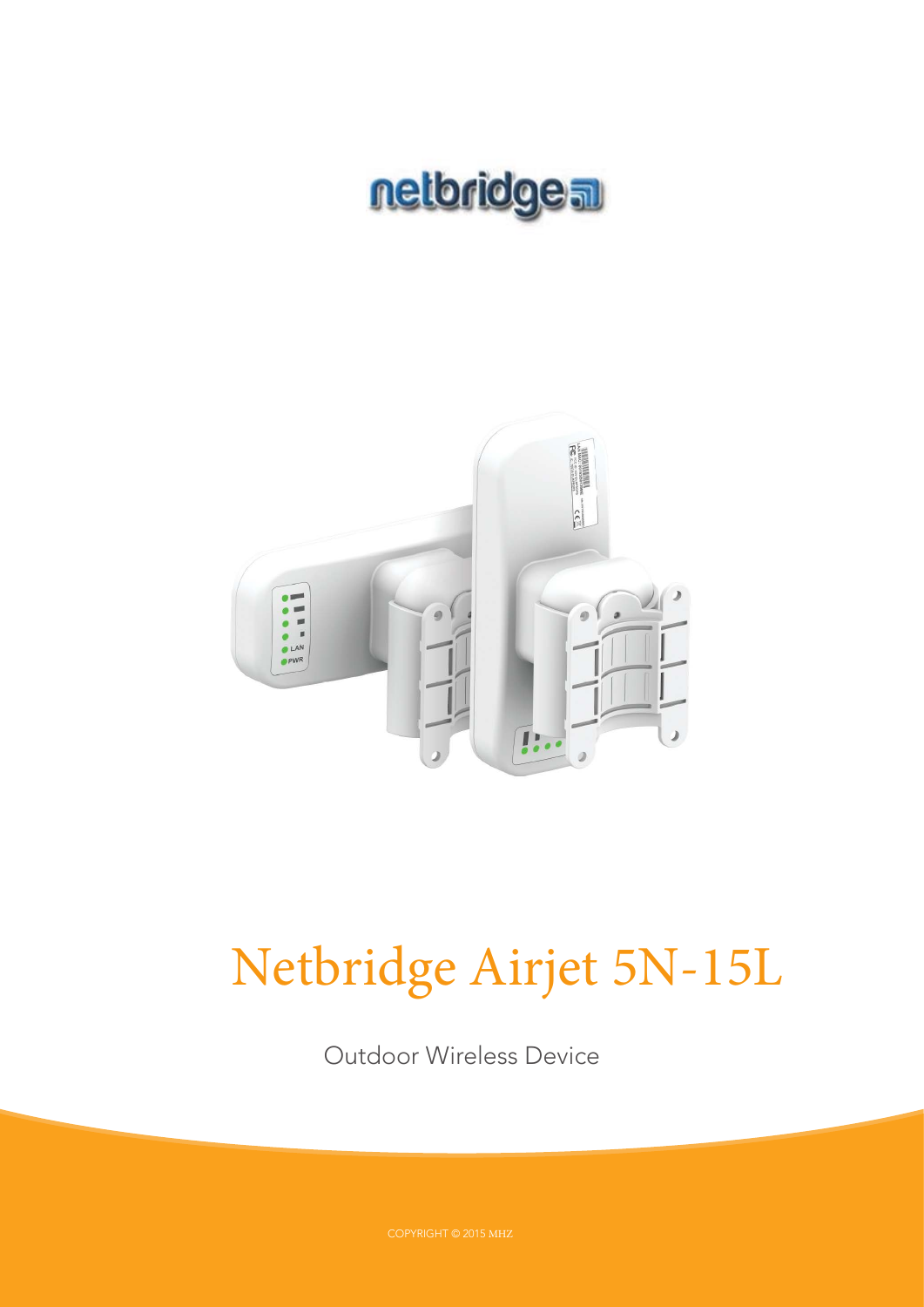## **Netbridge Airjet 5N-15L**

The Airiet 5N-15L is a new generation wireless device designed for client and small scale base-station applications. It has a unique mechanism to do mechanical antenna parameter shifting and achieve the best performance in different operating modes (patent pending).

This product is equipped with a high output power MIMO radio (up to 28 dBm) and 15 dBi dual-polarized antenna which make the device ideal for short to medium range wireless communication.

Our dual firmware image will allow safe software upgrades. The device will restart using the prior firmware in the event of an upgrade failure.

The Airjet 5N-15L uses an advanced and feature-rich operating system which supports bridge/router and repeater modes (repeater mode allows the product to operate as an access point and as a station at the same time). The OS also supports Netbridge's iPoll2 (proprietary wireless communication technology) to increase throughput, packet per second rate and stabilize latency on your network. It has a user-friendly HTML 5 based GUI with instant reconfiguration without a reboot, includes useful installation tools (site survey, delayed reboot, spectrum analyzer, ping, traceroute) and is compatible with our standalone and cloud based Wireless Network Management System (WNMS) - one of the most advanced management tools on the market.

The Airjet 5N-15L can be rotated to the horizontal orientation for use as a client device. This greatly reduces interference, as the main noise source is on the azimuth. Alignment is easy as only left and right movement of the device is necessary (no need to move it upwards or downwards as the antenna angle on the elevation is wide).

## OS

The OS is a highly functional and easy to use operating system. This powerful and flexible operating system ensures flawless operation of all hardware devices and effortless setup for those deploying the networks.

- Smart polling data transmission protocol (iPoll 2)
- Dual-firmware image support
- Responsive HTML 5 based GUI
- 170 Mbps capacity
- 80,000 PPS rate
- IPv6 support
- WNMS compatible





### **WNMS**

WNMS is a FREE enterprise grade Wireless Network Management System. A single software solution simplifies a large number of management and monitoring tasks for network administrators. Netbridge's comprehensive network management system supports several thousands of nodes. Multiple networks may be maintained and monitored using one server. A rich feature set helps to diagnose network problems effectively, visualize networks on a map, perform scheduled firmware upgrades automatically, track states of devices, get failure alerts, and collect statistics. The Web-based system environment supports multi-user accounts. Several administrators may manage different networks on the same server, without having access to each other's equipment. WNMS is available as a stand-alone version for Linux and Windows servers, as a cloud-based system and as a mobile application for Android devices.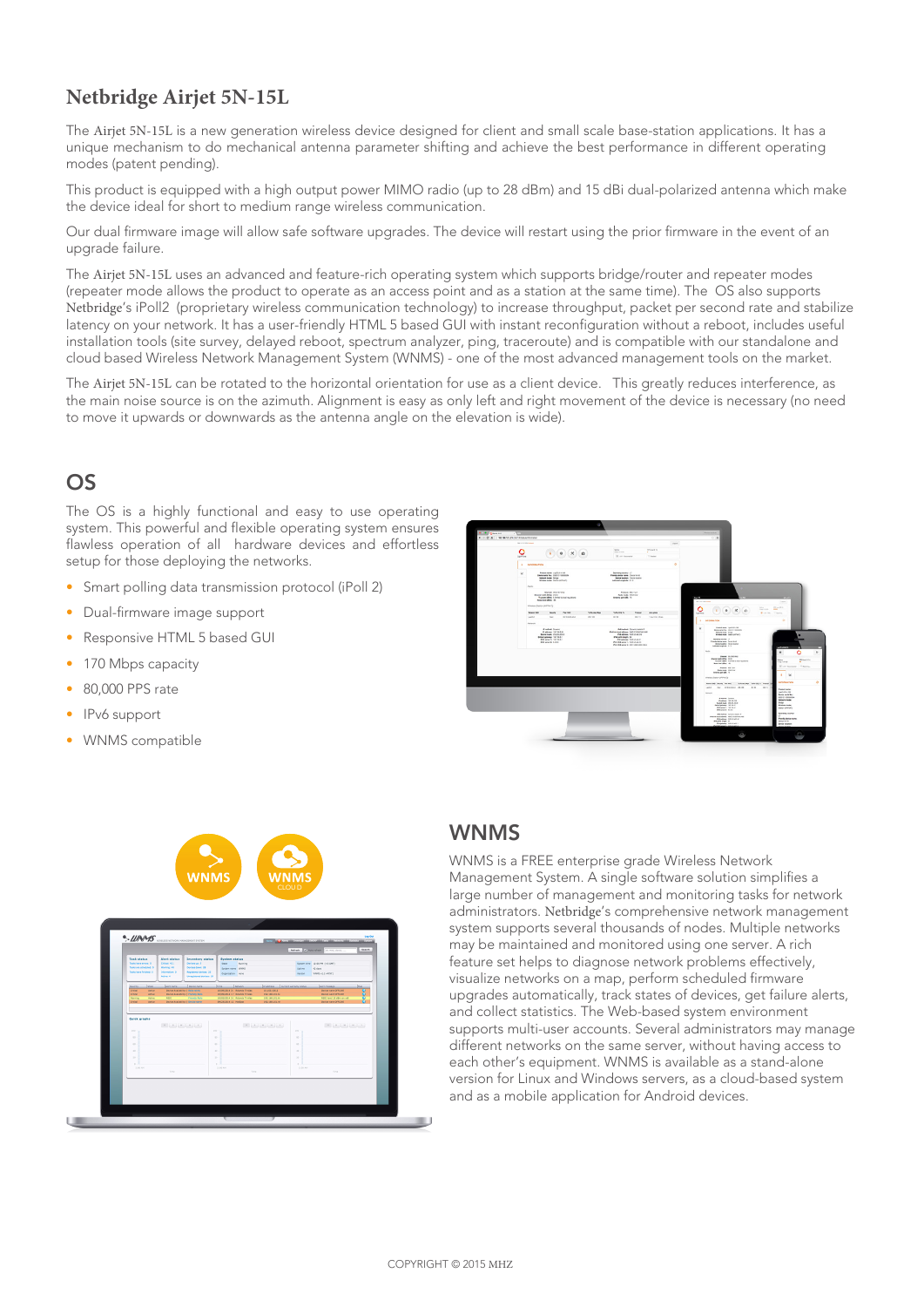# **Specifications**

| Product/ distance recommendation |                                                         | PTMP mode                                   | PTP mode      | PTP mode (full capacity) |
|----------------------------------|---------------------------------------------------------|---------------------------------------------|---------------|--------------------------|
| Airjet 5N-15L                    |                                                         | 5 km/ 3.11 mi                               | 7 km/ 4.35 mi | 4.5 km/ 2.8 mi           |
|                                  |                                                         |                                             |               |                          |
| <b>Wireless</b>                  |                                                         |                                             |               |                          |
| <b>WLAN</b> standard             |                                                         | IEEE 802.11 a/n, iPoll (proprietary)        |               |                          |
| Radio mode                       | MIMO 2x2                                                |                                             |               |                          |
| Radio frequency band             | 5.150 - 5.850 GHz (FCC 5.150-5.250 & 5.745 - 5.850 GHz) |                                             |               |                          |
| Transmit power                   | Up to 28 dBm (country dependent)                        |                                             |               |                          |
| Receive sensitivity              | Varying between -97 and -75 dBm depending on modulation |                                             |               |                          |
| Channel size                     | 5,10, 20, 40 MHz                                        |                                             |               |                          |
| Modulation schemes               | 802.11 a/n: OFDM (64-QAM, 16-QAM, QPSK, BPSK)           |                                             |               |                          |
| Data rates                       | 802.11 n: 300, 270, 240, 180, 120, 90, 60, 30 Mbps      |                                             |               |                          |
|                                  |                                                         | 802.11 a: 54, 48, 36, 24, 18, 12, 9, 6 Mbps |               |                          |
| Error correction                 | FEC, Selective ARQ                                      |                                             |               |                          |
| Duplexing scheme                 | Time division duplex                                    |                                             |               |                          |

|                    |                       | 15 Mbps | 30 Mbps | 45 Mbps | 60 Mbps  | 90 Mbps  | 120 Mbps | 135 Mbps | 150 Mbps |
|--------------------|-----------------------|---------|---------|---------|----------|----------|----------|----------|----------|
|                    | 802.11N/              | $-97$   | $-95$   | $-93$   | $-88$    | $-85$    | $-81$    | $-79$    | $-77$    |
| sensitivity (dBm)  | iPoll (20/40)<br>MHz) | 30 Mbps | 60 Mbps | 90 Mbps | 120 Mbps | 180 Mbps | 240 Mbps | 270 Mbps | 300 Mbps |
|                    |                       | $-94$   | $-92$   | $-89$   | $-85$    | $-82$    | $-78$    | $-77$    | $-75$    |
| Receive            |                       | 6 Mbps  | 9 Mbps  | 12 Mbps | 18 Mbps  | 24 Mbps  | 36 Mbps  | 48 Mbps  | 54 Mbps  |
|                    | 802.11a               | $-97$   | $-97$   | $-95$   | $-93$    | $-90$    | $-86$    | $-82$    | $-81$    |
|                    |                       | 15 Mbps | 30 Mbps | 45 Mbps | 60 Mbps  | 90 Mbps  | 120 Mbps | 135 Mbps | 150 Mbps |
|                    | 802.11N/              | 29      | 28      | 28      | 28       | 27       | 27       | 25       | 24       |
| combined)<br>power | iPoll (20/40)<br>MHz) | 30 Mbps | 60 Mbps | 90 Mbps | 120 Mbps | 180 Mbps | 240 Mbps | 270 Mbps | 300 Mbps |
| Output             |                       | 28      | 28      | 28      | 28       | 26       | 26       | 24       | 23       |
| (dBm               |                       | 6 Mbps  | 9 Mbps  | 12 Mbps | 18 Mbps  | 24 Mbps  | 36 Mbps  | 48 Mbps  | 54 Mbps  |
|                    | 802.11a               |         |         |         |          |          |          |          |          |

#### **Antenna**

| Type | Integrated directional dual - polarized panel |
|------|-----------------------------------------------|
| Gain | $15$ dBi                                      |

#### **Wired**

Interface 10/100 Base-T, RJ45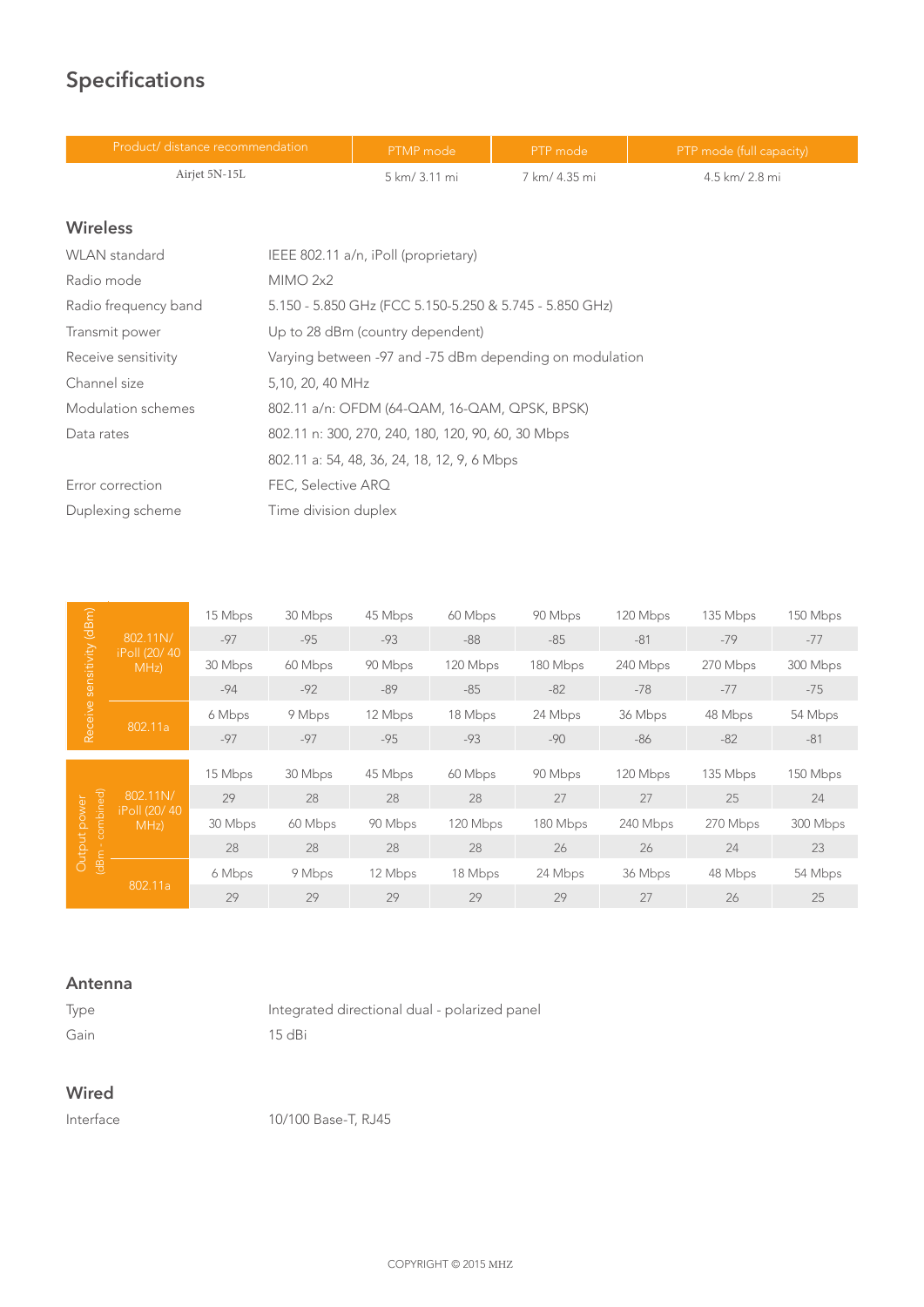#### **Networking**

| Operating modes   | Bridge, Router                                         |
|-------------------|--------------------------------------------------------|
| <b>WAN</b>        | Static IP, DHCP client, PPPoE client                   |
| <b>NAT</b>        | Routing w/ or w/o NAT                                  |
| Static routing    | Supported                                              |
| <b>DHCP</b>       | Client, Server, Relay                                  |
| Port forwarding   | Supported                                              |
| <b>VLAN</b>       | Supported for management and data                      |
| Wireless security | WEP, WPA/WPA2 Personal, WPA/WPA2 Enterprise, WMM, WACL |
| User isolation    | Supported                                              |

#### **Softwave**

| Wireless operating modes | Access point (auto WDS), access point (iPoll 2), station (WDS, iPoll 2), station (ARP NAT)                      |
|--------------------------|-----------------------------------------------------------------------------------------------------------------|
| Wireless techniques      | Smart station polling, smart auto-channel, adaptive auto modulation, automatic<br>transmit power control (ATPC) |
| Wireless security        | WPA/WPA2 personal, WPA/WPA2 enterprise, WACL, user isolation                                                    |
| Wireless QoS             | 4 queues prioritization on iPoll 2                                                                              |
| Network operating modes  | Bridge, router iPv4, router IPv6                                                                                |
| Network techniques       | Routing with and withouth NAT, VLAN                                                                             |
| WAN protocols            | Static IP, DHCP client, PPPoE client                                                                            |
| Services                 | DHCP server, SNMP server, NTP client, router advertisement daemon, ping watchdog                                |
| Management               | HTTP(S) GUI, SSH, SNMP read, WNMS, Telnet                                                                       |
| Tools                    | Site survey, link test, ping, traceroute, spectrum analyzer, delayed reboot                                     |
|                          |                                                                                                                 |

#### **Physical**

| <b>Dimensions</b> | Length 175 mm (6.89 "), width 65 mm (2.56 "), height 29 mm (1.14 ")           |
|-------------------|-------------------------------------------------------------------------------|
| Weight            | $94$ q $(3.32$ oz)                                                            |
| Power supply      | 12 - 24 VDC passive PoE (24 V passive PoE adapter is included in the package) |
| Power source      | 100 - 240 VAC via included adapter                                            |
| Power consumption | 4.5 W                                                                         |

#### **Environmental**

| Operating temperature | -40°C (-40 F) ~ +65°C (+149 F) |
|-----------------------|--------------------------------|
| Humidity              | $0 \sim 90\%$ (non-condensing) |

#### **Management**

System monitoring SNMP v1/2c/3 server, Syslogs, system alerts via e-mail and SNMP trap

#### **Regulatory**

|  | Certification |  |
|--|---------------|--|
|  |               |  |

FCC/IC/CE